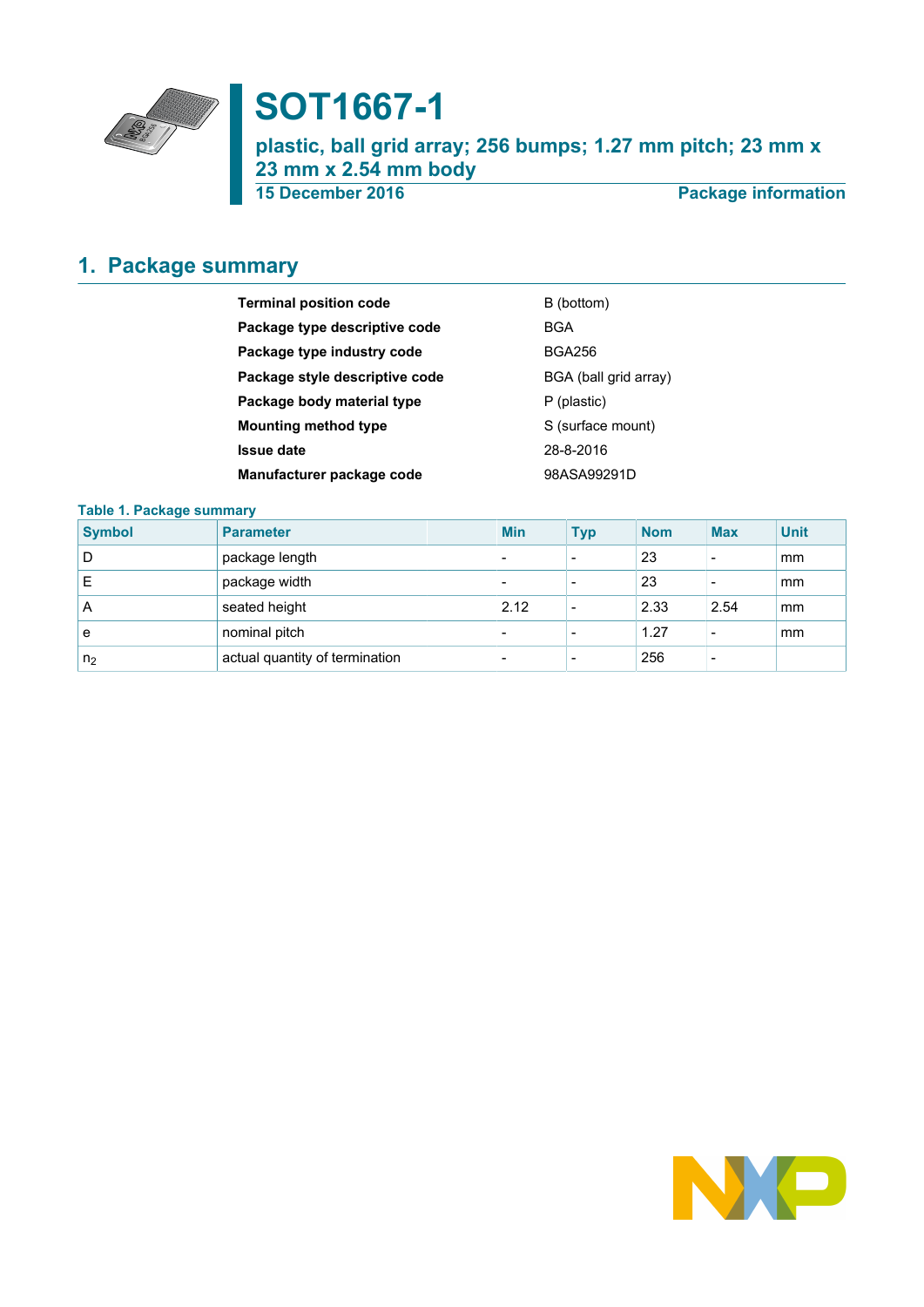**plastic, ball grid array; 256 bumps; 1.27 mm pitch; 23 mm x 23 mm x 2.54 mm body**

### <span id="page-1-0"></span>**2. Package outline**

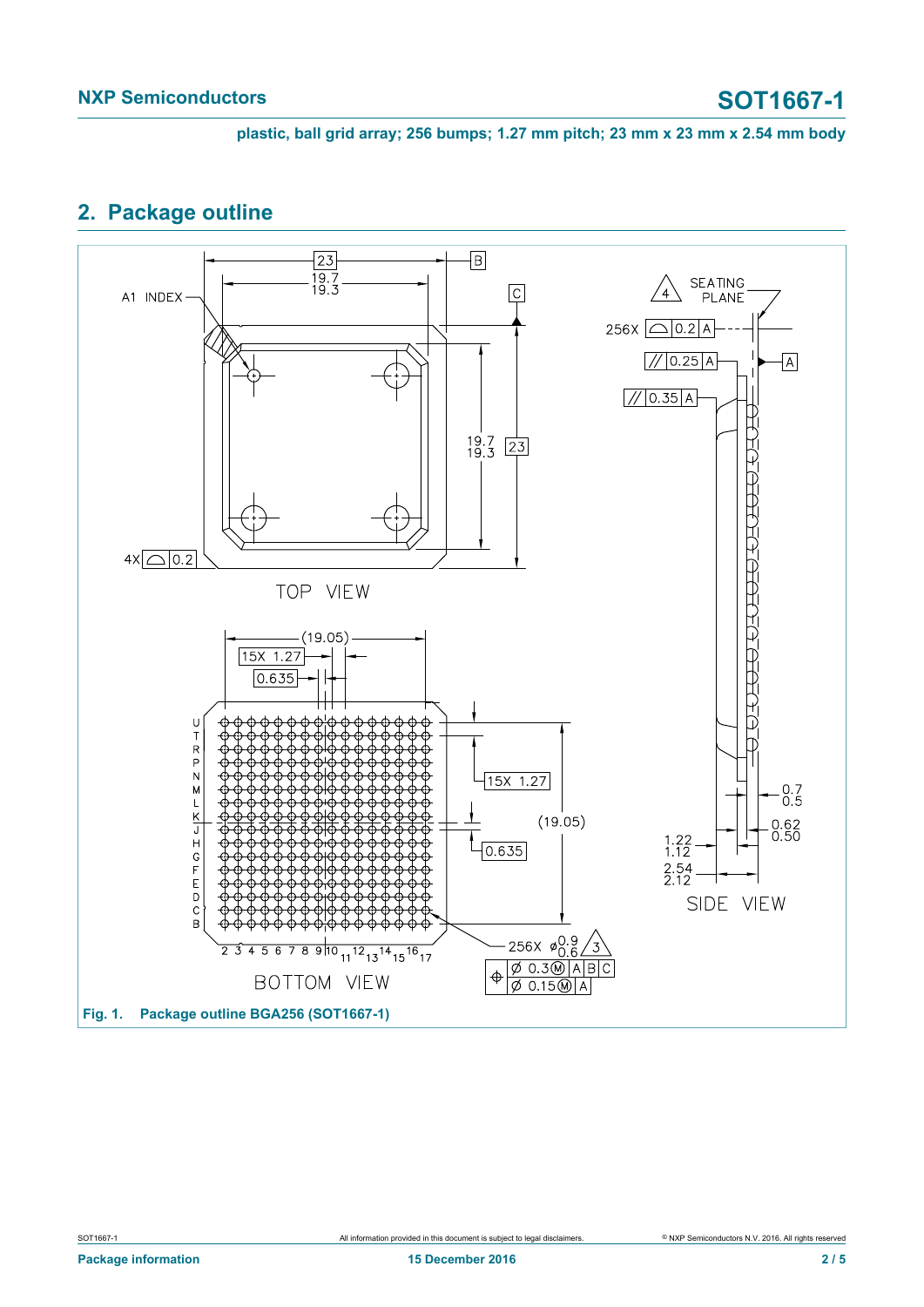### **NXP Semiconductors SOT1667-1**

**plastic, ball grid array; 256 bumps; 1.27 mm pitch; 23 mm x 23 mm x 2.54 mm body**

NOTES:

1. ALL DIMENSIONS ARE IN MILLIMETERS.

2. INTERPRET DIMENSIONS AND TOLERANCES PER ASME Y14.5M-1994.

MAXIMUM SOLDER BALL DIAMETER MEASURED PARALLEL TO DATUM A.  $\sqrt{3}$ 

DATUM A, THE SEATING PLANE, IS DEFINED BY THE SPHERICAL CROWNS OF THE SOLDER BALLS.  $^{\prime}$  4

**Fig. 2. Package outline note BGA256 (SOT1667-1)**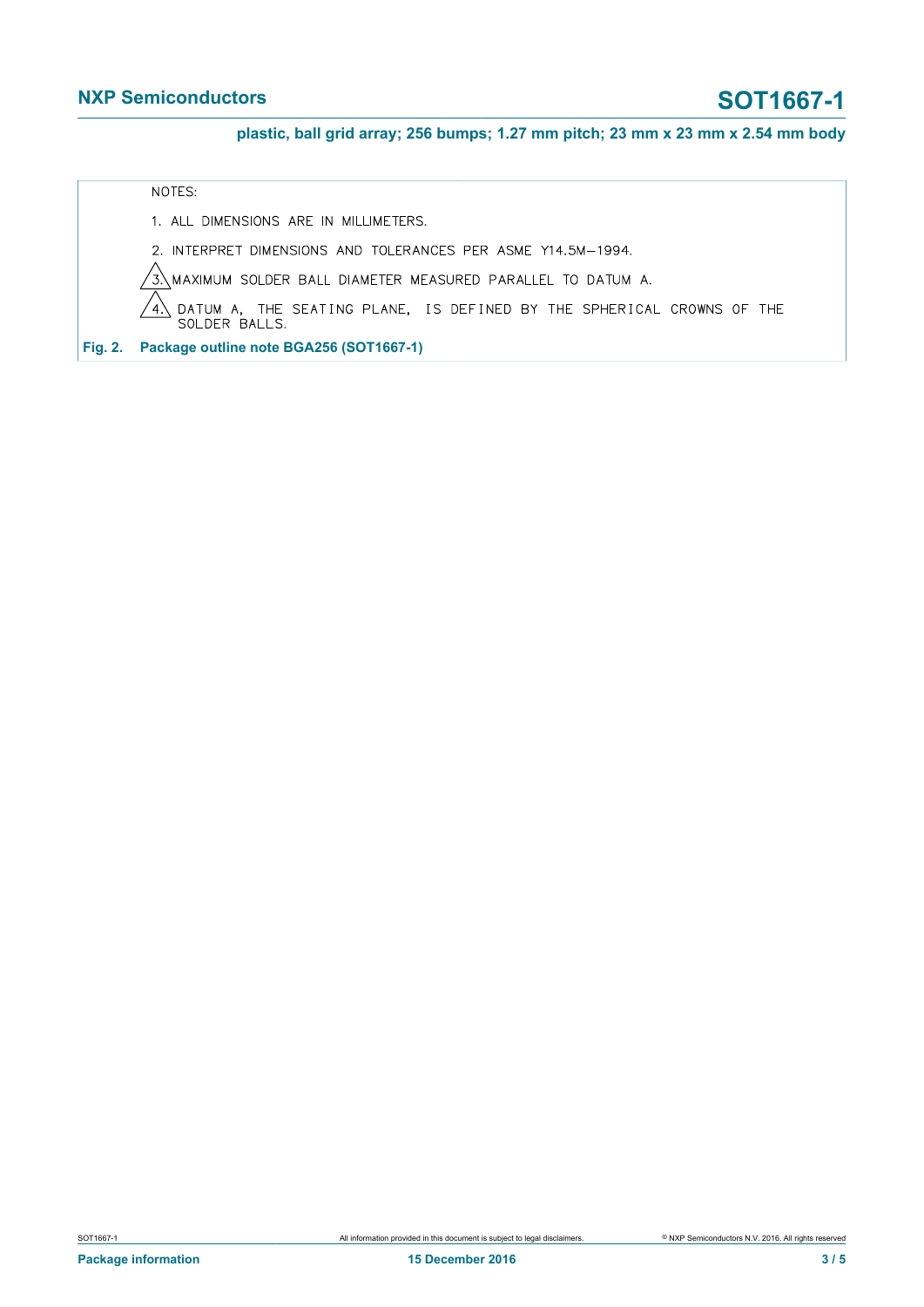**plastic, ball grid array; 256 bumps; 1.27 mm pitch; 23 mm x 23 mm x 2.54 mm body**

### <span id="page-3-0"></span>**3. Legal information**

### **Disclaimers**

**Limited warranty and liability** — Information in this document is believed to be accurate and reliable. However, NXP Semiconductors does not give any representations or warranties, expressed or implied, as to the accuracy or completeness of such information and shall have no liability for the consequences of use of such information. NXP Semiconductors takes no responsibility for the content in this document if provided by an information source outside of NXP Semiconductors.

In no event shall NXP Semiconductors be liable for any indirect, incidental, punitive, special or consequential damages (including - without limitation lost profits, lost savings, business interruption, costs related to the removal or replacement of any products or rework charges) whether or not such damages are based on tort (including negligence), warranty, breach of contract or any other legal theory.

Notwithstanding any damages that customer might incur for any reason whatsoever, NXP Semiconductors' aggregate and cumulative liability towards customer for the products described herein shall be limited in accordance with the *Terms and conditions of commercial sale* of NXP Semiconductors.

**Right to make changes** — NXP Semiconductors reserves the right to make changes to information published in this document, including without limitation specifications and product descriptions, at any time and without notice. This document supersedes and replaces all information supplied prior to the publication hereof.